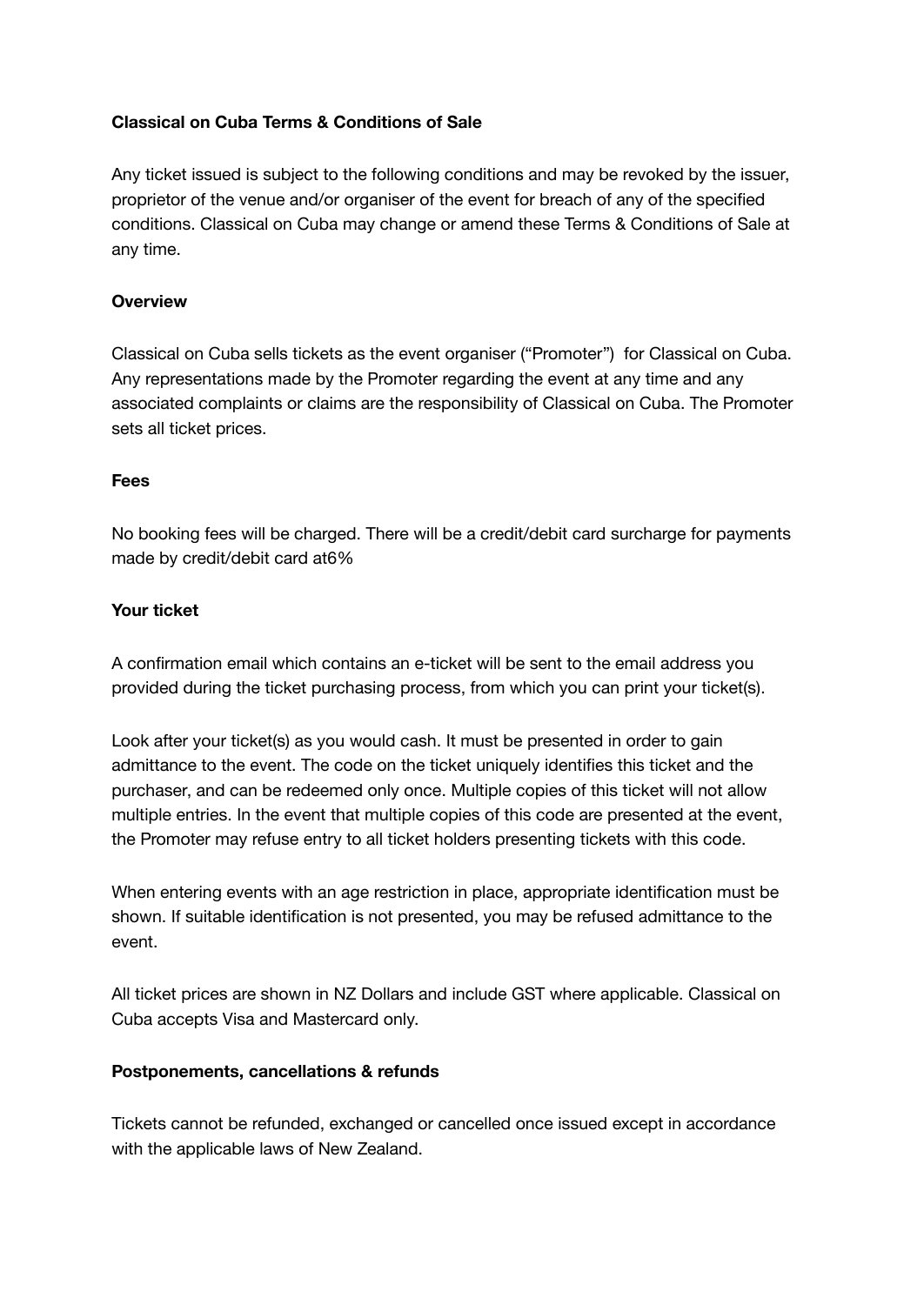If an event is cancelled, the purchase will be refunded directly to the credit card used for the original purchase. In the event of a postponement, purchased tickets for the original date will be valid for the new date unless otherwise notified. Purchasers have the option to seek a refund for the value of the purchased ticket(s) for a postponed event by contacting Classical on Cuba prior to the replacement date for the postponed show. In the event that a Promoter authorises ticket refunds for a postponed event, they will be issued only to the original credit card used for the purchase.

## **Purchase from unauthorised sources**

Tickets are sold on behalf of the Promoter by Classical on Cuba. Do not purchase tickets from any source other than the Classical on Cuba or its authorised agencies. Tickets purchased from any other source may be unauthorised copies and may be refused admittance to the event.

### **Changes in program**

The Promoter reserves the right to withdraw, replace, add or substitute artists or performers without notice. Please make sure the personal details that you enter are correct and up to date. If the particulars of an event that you have purchased tickets for change, we need to be able to get in contact with you. We will not be held responsible for failing to contact you with updated event information

### **Recording / audiotaping events**

Cameras and video recorders, audiotape recorders and other types of recording devices may be prohibited at the event.

# **Refusal of admission or ejection for objectionable behaviour**

The Promoter or venue reserve the right, without refund of any amount paid, to refuse admission to, or eject, any person whose behaviour does not comply with the rules and regulations set forth by the venue and/or Promoter.

### **Latecomers**

Latecomers will not be given access to the performance unless there is a convenient break in the programme.

### **Credit card problems**